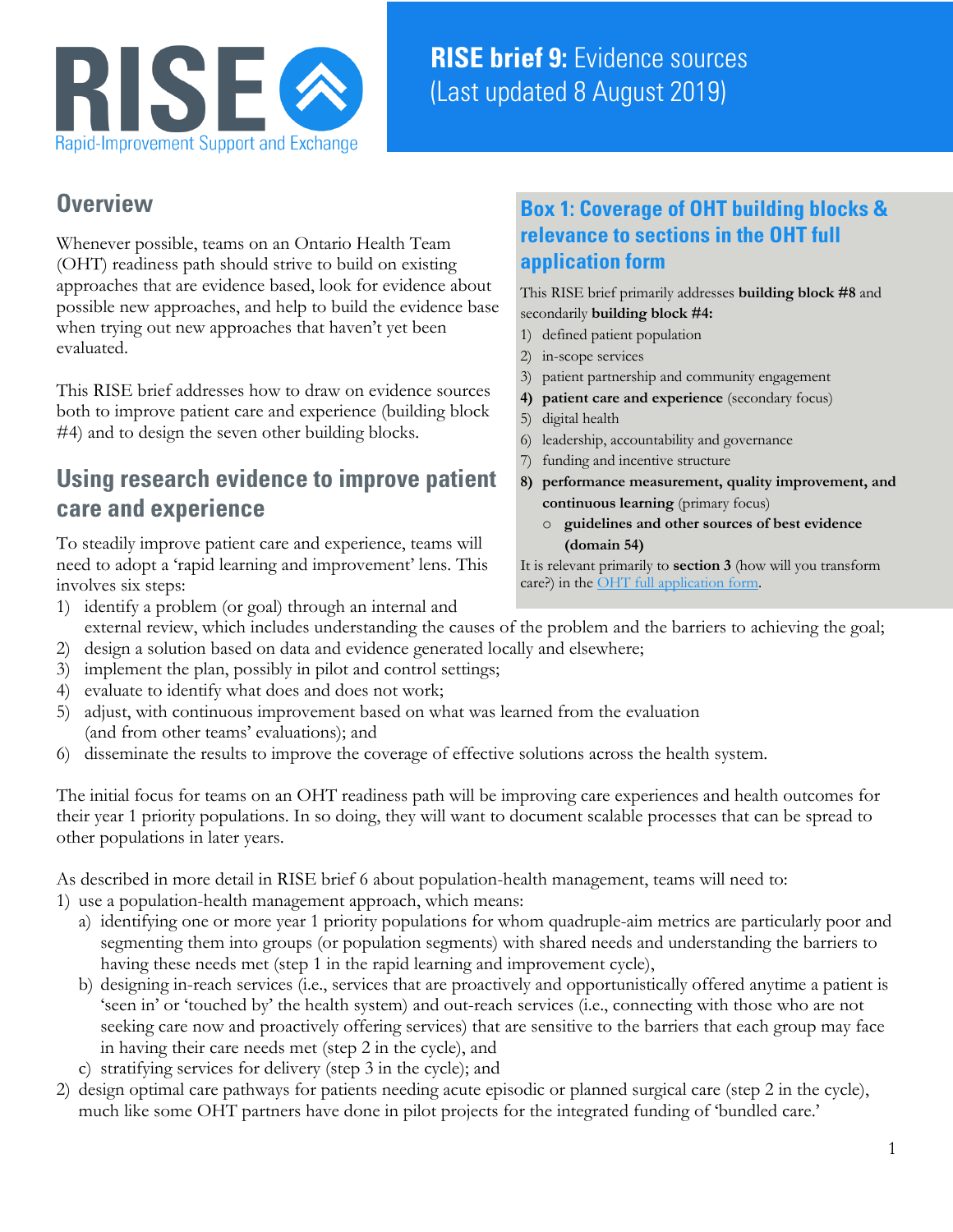Teams will likely need to appoint a working group to undertake this work for each year 1 priority population.

#### **Step 1: Identifying a problem (or goal)**

Compared to data analytics, which is essential in this step, research evidence is helpful in a much more targeted way. The working group can complement its use of data analytics to understand what is not working well now and why with a targeted search for research evidence. Research evidence can help with two questions:

- 1) what comparisons have been made to establish the magnitude of the problem and to measure progress in addressing it? (e.g., are patients needing particular types of care getting sicker over time? are the volume and costs of clinical services to treat a particular category of patients higher locally compared to other comparable communities?); and
- 2) how has the problem been framed or described? (e.g., do patients, families and caregivers view and experience the problem of care coordination differently than nurses and other providers?).

Table 1 describes evidence sources that can be used to answer these two questions. It differentiates evidence sources based on whether they can inform a clinical or service-level understanding of a problem (as in the example in point 1 above, where the focus is at the level of services and products) or an organizational understanding of a problem (as in the example in point 2 above, where the focus is on how the local system is or is not organized to get the right services and products to those who need them). Given problems are typically inherently 'local,' local primary studies are typically preferred. Moreover, systematic reviews are much more likely to address solutions than problems, but when reviews about problems exist they can be very helpful in putting the problem in a broader perspective. In the absence of local studies or systematic reviews, the working group will need to decide whether they want to rely on data analytics exclusively or complement data analytics with a targeted search for primary studies from other jurisdictions.

| <b>Questions</b>                                                                                                                   | Types of research<br>evidence                                                                                                                          | Evidence sources for a clinical (or<br>service-level) understanding of a<br>problem                                                                                                                                                                      | Evidence sources for an organizational<br>understanding of a problem                                                                                                                                                                                      |
|------------------------------------------------------------------------------------------------------------------------------------|--------------------------------------------------------------------------------------------------------------------------------------------------------|----------------------------------------------------------------------------------------------------------------------------------------------------------------------------------------------------------------------------------------------------------|-----------------------------------------------------------------------------------------------------------------------------------------------------------------------------------------------------------------------------------------------------------|
| $\bullet$ What<br>comparisons<br>can be made<br>to establish the<br>magnitude of<br>the problem?                                   | • Local primary<br>studies (or other<br>primary studies<br>when no local<br>studies or<br>systematic reviews<br>are available)<br>• Systematic reviews | · PubMed HSR Queries for local primary<br>studies (using 'process assessment' or<br>'outcomes assessment' filters)<br>• Social Systems Evidence for reviews when<br>the focus extends beyond health to<br>include broader human services and<br>products | • Health Systems Evidence for reviews<br>about delivery and other health-system<br>arrangements<br>• Social Systems Evidence for reviews when<br>the focus extends beyond health-system<br>arrangements to include broader social-<br>system arrangements |
| $\bullet$ How can the<br>problem be<br>framed or<br>described in a<br>way that will<br>motivate key<br>groups to<br>prioritize it? | • Local primary<br>studies (or other<br>primary studies<br>when no local<br>studies or<br>systematic reviews<br>are available)<br>• Systematic reviews | • PubMed HSR Queries for local primary<br>studies (using 'qualitative research' filters)<br>• Social Systems Evidence for reviews when<br>the focus extends beyond health to<br>include broader human services and<br>products                           | • Health Systems Evidence for reviews<br>about delivery and other health-system<br>arrangements<br>• Social Systems Evidence for reviews when<br>the focus extends beyond health-system<br>arrangements to include broader social-<br>system arrangements |

#### **Table 1: Sources of evidence to address questions related to understanding a problem**

#### **Step 2: Designing a solution**

Research evidence is essential to designing in-reach and out-reach services. The working group will need to decide both *what* types of services will be offered to promote health, prevent disease and help people live well with their conditions (which we call clinical or service-level decisions), and *how* these services will be offered proactively and opportunistically (which we call decisions about delivery arrangements). Making decisions about 'how' should be informed by the robust research evidence available about which providers can safely and effectively deliver services,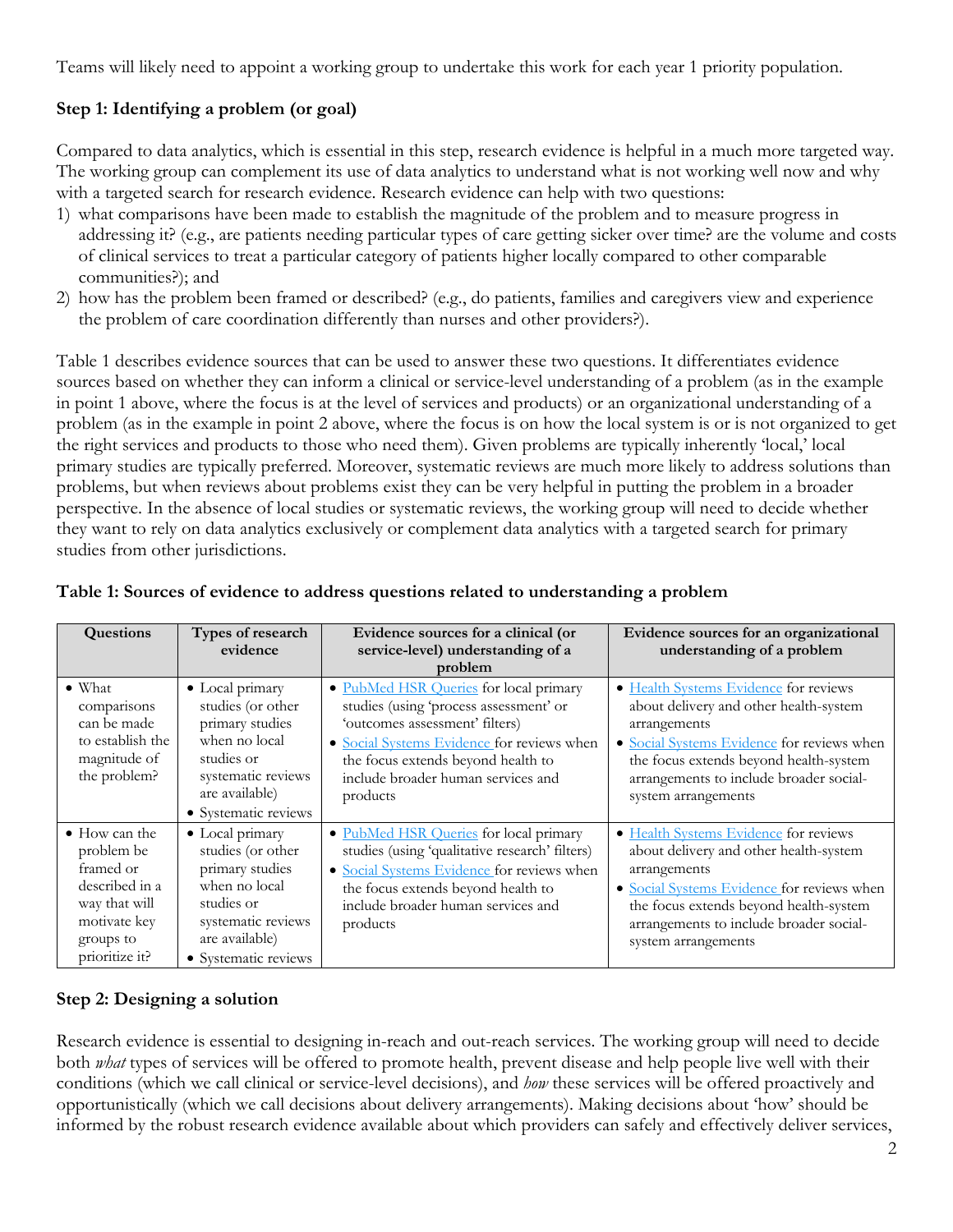and in which settings (e.g., high-volume facilities) care can be safely and effectively provided.

Research evidence is also essential to designing optimal care pathways. The working group will need to decide *what* types of services (e.g., surgery and home care) and products (e.g., prescription drugs) will be provided (i.e., clinical or service-level decisions) and *how* this care will be organized (e.g., remote monitoring, virtual care, systemnavigation supports, and 24/7 access to a clinical team, which we call decisions about delivery arrangements).

Research evidence can inform our understanding about the benefits, harms and cost-effectiveness of any solution being considered, as well as how and why the solution works (in case an adaptation is being considered and care needs to be taken to ensure that the elements being adapted aren't critical to its success), and what stakeholders' views and experiences have been when the solution was tried elsewhere. Because many solutions are based on underlying assumptions about the barriers (and facilitators) to optimal care, as well about the resources available within a specific setting, the working group will need to consider whether the assumptions about barriers (and facilitators) and resources are relevant to their context, and hence whether the research evidence about the solution is applicable to their context. The working group may find that it needs to return iteratively to step 1 as it reviews the evidence about solutions because it will want to know what is not working well with any seemingly evidencebased solutions now and why.

Well developed local, provincial or national clinical-practice guidelines can be the best sources of evidence-based clinical (or service-level) solutions, but well-developed health-systems guidance remains relatively rare for delivery arrangements. Key sources of guidelines for the working group include:

1) at the provincial level:

- a) [Health Quality Ontario \(HQO\)](https://www.hqontario.ca/Evidence-to-Improve-Care/Quality-Standards) quality standards,
- b) [Registered Nurses' Association of Ontario \(RNAO\) best-practice guidelines](https://rnao.ca/bpg/guidelines) (which is one of the rare sources of both clinical-practice guidelines and health-systems guidance), and
- c) [Cancer Care Ontario \(CCO\) guidelines;](https://www.cancercareontario.ca/en/guidelines-advice)
- 2) at the national level:
	- a) [Canadian Medical Association/Joule clinical-practice guidelines database,](https://joulecma.ca/cpg/homepage)
	- b) [Canadian Task on Preventive Health Care,](https://canadiantaskforce.ca/) and
	- c) [SPOR Evidence Alliance clinical-practice guidelines database;](https://sporevidencealliance.ca/cpg-database/) and
- 3) at the international level:
	- a) [Base Internacional de Guias GRADE](http://sites.bvsalud.org/bigg/biblio/) (database of GRADE-based guidelines),
	- b) [Guidelines International Network guidelines database,](https://www.g-i-n.net/library/international-guidelines-library) and
	- c) [World Health Organization guidelines.](https://www.who.int/publications/guidelines/en/)

If there are no well-developed local guidelines (as will often be the case for 'how' questions pertaining to delivery arrangements), and the working group (or broader team) does not have the money or time to engage one of the many guideline groups in Ontario to prepare a new guideline, it will need to consider additional sources of evidence to designing solutions. Table 2 describes relevant evidence sources for each of the questions that the working group will need to ask about solutions.

| <b>Questions</b>                                                                                  | Types of research<br>evidence | Evidence sources for clinical (or<br>human) services and for products                                                                                        | Evidence sources for delivery<br>arrangements and other system<br>arrangements                                                                                                                                                                            |
|---------------------------------------------------------------------------------------------------|-------------------------------|--------------------------------------------------------------------------------------------------------------------------------------------------------------|-----------------------------------------------------------------------------------------------------------------------------------------------------------------------------------------------------------------------------------------------------------|
| • What are the<br>benefits (and<br>potential<br>harms) of<br>any solution<br>being<br>considered? | • Systematic reviews          | • ACCESSSS for reviews<br>• Social Systems Evidence for reviews<br>when the focus extends beyond<br>health to include broader human<br>services and products | • Health Systems Evidence for reviews about<br>delivery and other health-system<br>arrangements<br>• Social Systems Evidence for reviews when<br>the focus extends beyond health-system<br>arrangements to include broader social-<br>system arrangements |

#### **Table 2: Additional sources of evidence to address questions related to designing solutions (step 2)**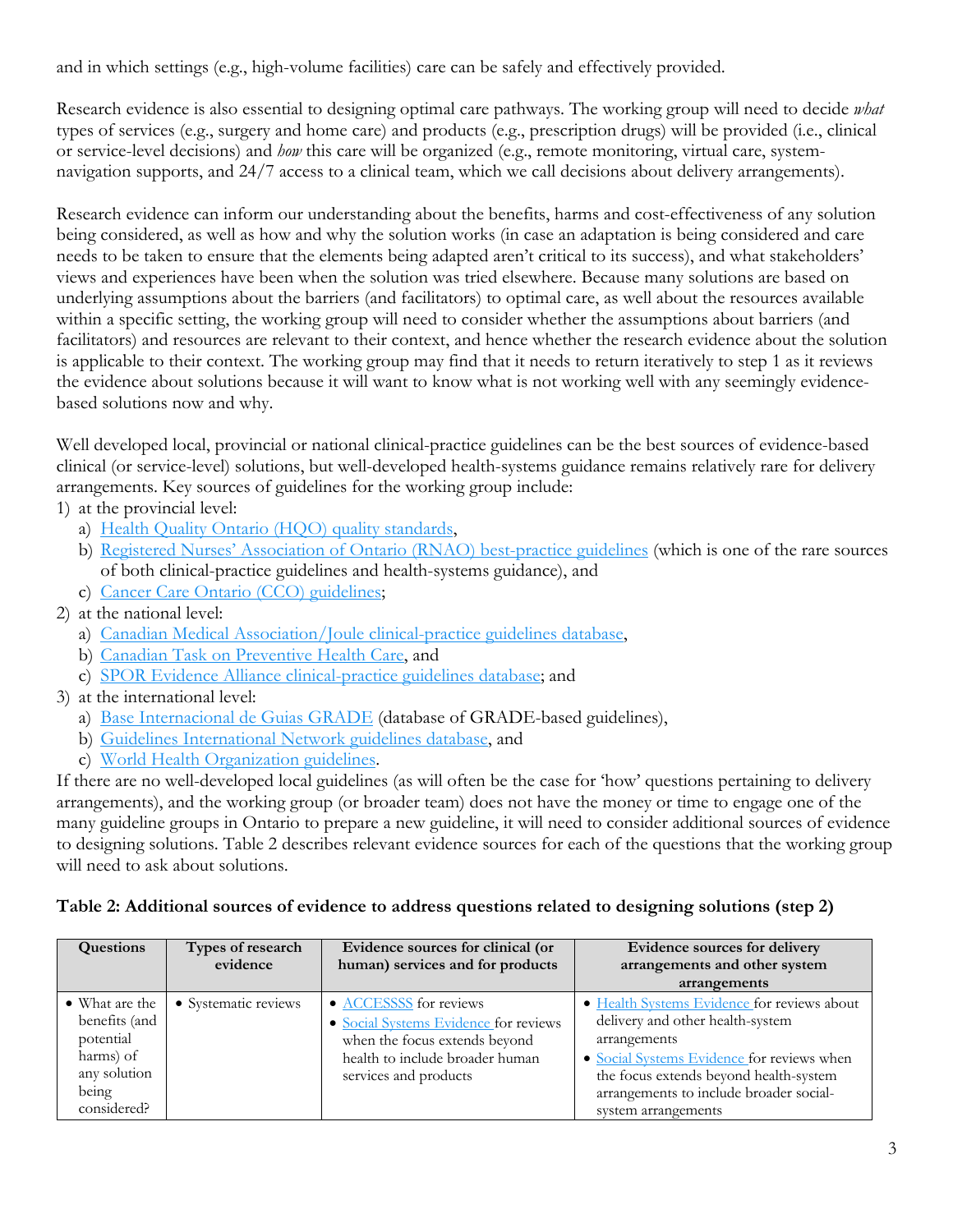| • What are the<br>local costs<br>and cost-<br>effectiveness<br>of the<br>solution?                               | • Local costing or<br>cost-effectiveness<br>studies (or other<br>primary studies<br>when no local<br>studies are available)                            | • ACCESSSS for local costing or cost-<br>effectiveness studies<br>· PubMed HSR Queries (using 'costs'<br>or 'economics' filters) for local<br>costing or cost-effectiveness studies<br>· Social Systems Evidence for local<br>costing or cost-effectiveness studies<br>when the focus extends beyond<br>health to include broader human<br>services and products | • Health Systems Evidence for local costing<br>or cost-effectiveness studies about delivery<br>and other health-system arrangements<br>· Social Systems Evidence for local costing or<br>cost-effectiveness studies when the focus<br>extends beyond health-system arrangements<br>to include broader social-system<br>arrangements |
|------------------------------------------------------------------------------------------------------------------|--------------------------------------------------------------------------------------------------------------------------------------------------------|------------------------------------------------------------------------------------------------------------------------------------------------------------------------------------------------------------------------------------------------------------------------------------------------------------------------------------------------------------------|-------------------------------------------------------------------------------------------------------------------------------------------------------------------------------------------------------------------------------------------------------------------------------------------------------------------------------------|
| $\bullet$ How and<br>why does the<br>solution<br>work?                                                           | • Systematic reviews<br>• Local primary<br>studies (or other<br>primary studies<br>when no local<br>studies or systematic<br>reviews are<br>available) | • PubMed HSR Queries (using<br>'qualitative research' filter) for local<br>primary studies<br>· Social Systems Evidence for reviews<br>when the focus extends beyond<br>health to include broader human<br>services and products                                                                                                                                 | · Health Systems Evidence for reviews about<br>delivery and other health-system<br>arrangements<br>· Social Systems Evidence for reviews when<br>the focus extends beyond health-system<br>arrangements to include broader social-<br>system arrangements                                                                           |
| • What have<br>stakeholders'<br>views and<br>experiences<br>been when<br>the solution<br>was tried<br>elsewhere? | • Systematic reviews<br>• Local primary<br>studies (or other<br>primary studies<br>when no local<br>studies or systematic<br>reviews available)        | <b>PubMed HSR Queries</b> (using<br>$\bullet$<br>'qualitative research' filter) for local<br>primary studies<br>· Social Systems Evidence for reviews<br>when the focus extends beyond<br>health to include broader human<br>services and products                                                                                                               | · Health Systems Evidence for reviews about<br>delivery and other health-system<br>arrangements<br>• Social Systems Evidence for reviews when<br>the focus extends beyond health-system<br>arrangements to include broader social-<br>system arrangements                                                                           |

If the working group is extending its focus to include solutions that target groups and populations rather than individuals (i.e., they want to undertake population-based health promotion and disease prevention, which is domain 24 in building block #4), it may want to searc[h Health Evidence](http://www.healthevidence.org/) for reviews about the benefits (and potential harms) of such solutions.

#### **Step 3: Implementing the plan**

When considering how best to approach implementing the plan for in-reach and out-reach services (i.e., stratifying the services for delivery) and/or for clinical pathways (step 3), the working group can:

- 1) draw on a list of questions to identify the capability, motivation and/or opportunity factors that may affect their health provider colleagues' decisions and actions; and
- 2) design an implementation plan that incorporates strategies that addresses these factors and policies that support these strategies.

More details about this approach can be found in RISE brief 4 about primary-care leadership and engagement (even though the approach is applicable to all providers, not just primary-care providers, as well as to patients).

The OHT working group can also draw on the <u>toolkit to support guideline implementation</u> that has been developed by the Registered Nurses' Association of Ontario and is widely used in Ontario.

In selecting strategies, research evidence can again play an important role. The same questions that should be asked about solutions can also be asked about an implementation strategy (e.g., benefits, harms and cost-effectiveness). Here the relevant evidence sources are more straightforward:

- 1) [Health Systems Evidence](https://www.healthsystemsevidence.org/) for implementation strategies being used in the health sector; and
- 2) [Social Systems Evidence](https://www.healthsystemsevidence.org/) for implementation strategies being used in broader human-services sectors.

We capture the essential points about improving patient care and experience from the above, as well as from RISE brief 6 about population-health management and from RISE brief 8 about data analytics (including how data analytics complement research evidence), in a [RISE summary sheet.](https://www.mcmasterforum.org/docs/default-source/rise-docs/rise-briefs/rb6-8-9_summary-sheet.pdf?sfvrsn=2)